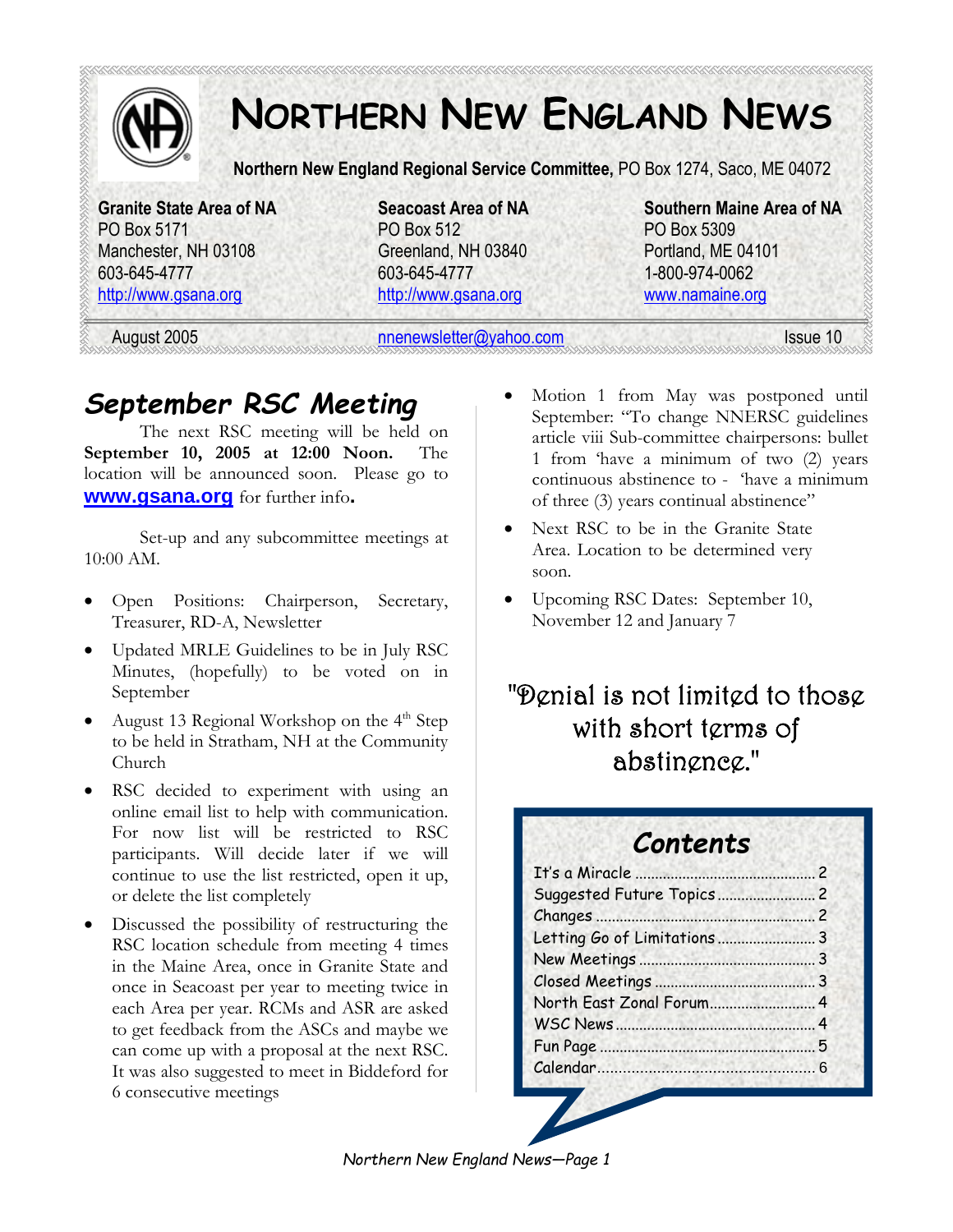### *It's a Miracle*

One would think that any time people like us got together; the results would be mass chaos. Groups of self-centered, self-willed, isolated individuals just can't meet together peacefully and safely; but we do. The reason we can is our Twelve Traditions!

 *Reprinted with permission from the NA Way* 





#### **Deadline September 15th**

What you read listed above are the topics to be used for future "meeting in print" newsletter issues. As always, if you have felt a need to write upon an entirely different topic, go for it, as long as it is related to recovery from the disease of addiction. These are intended to stimulate your writing skills for the benefit of our readership. Thanks in advance for your participation. We know what it means when it is said… "We are not alone."

### *Changes*

The past two months have been the most unusual and demanding period of my recovery. I've experienced joy that has far exceeded my limited imagination, sorrows that have shaken the very roots of my soul and a vast range of emotions in between. The bottom line is that through it all, I stayed clean and made recovery

my priority on a daily basis. This has kept me living my life by the steps, going to meetings regularly and using my sponsor. Thus, with all the changes and demands that have surrounded my life in these past two months, I've continued to grow in recovery and increase my need for the love and strength I receive from the Fellowship of NA. As I approach another NA birthday, I'm beginning to feel a continual need to surrender my will to the will of my loving and caring God, as never before. I've worked through all Twelve Steps, to the best of my ability, in order, several times, with the guidance of a sponsor. Now I am beginning to see the will of my God becoming an integral part of my daily life. It feels good.

Two months ago, it seemed my whole life fell apart within a ten-day span. I watched a promising and fantasy filled long-distance romance bite the dust. I'd been feeding my disease with those fantasies for several months. It wasn't real and it didn't last. Then, one of my closest friends in the Fellowship died unexpectedly. This really shook me. I went to the funeral and felt my will emotionally paralyzed and unwilling to meet my daily responsibilities. I didn't go to work for several days—without calling in or anything. By Friday, I no longer had a job; I was fired. What scared me the most at this point was that I didn't even care. With all my "knowledge" and experience, I just couldn't seem to come up with the right combination of

thoughts or spiritual principles to motivate me to be responsible for myself. I lapsed into despair and self-pity. I turned to the only thing I knew could save my spirit—NA Service. I just poured myself into



it, totally and unconditionally as if my life

*Northern New England News—Page 2*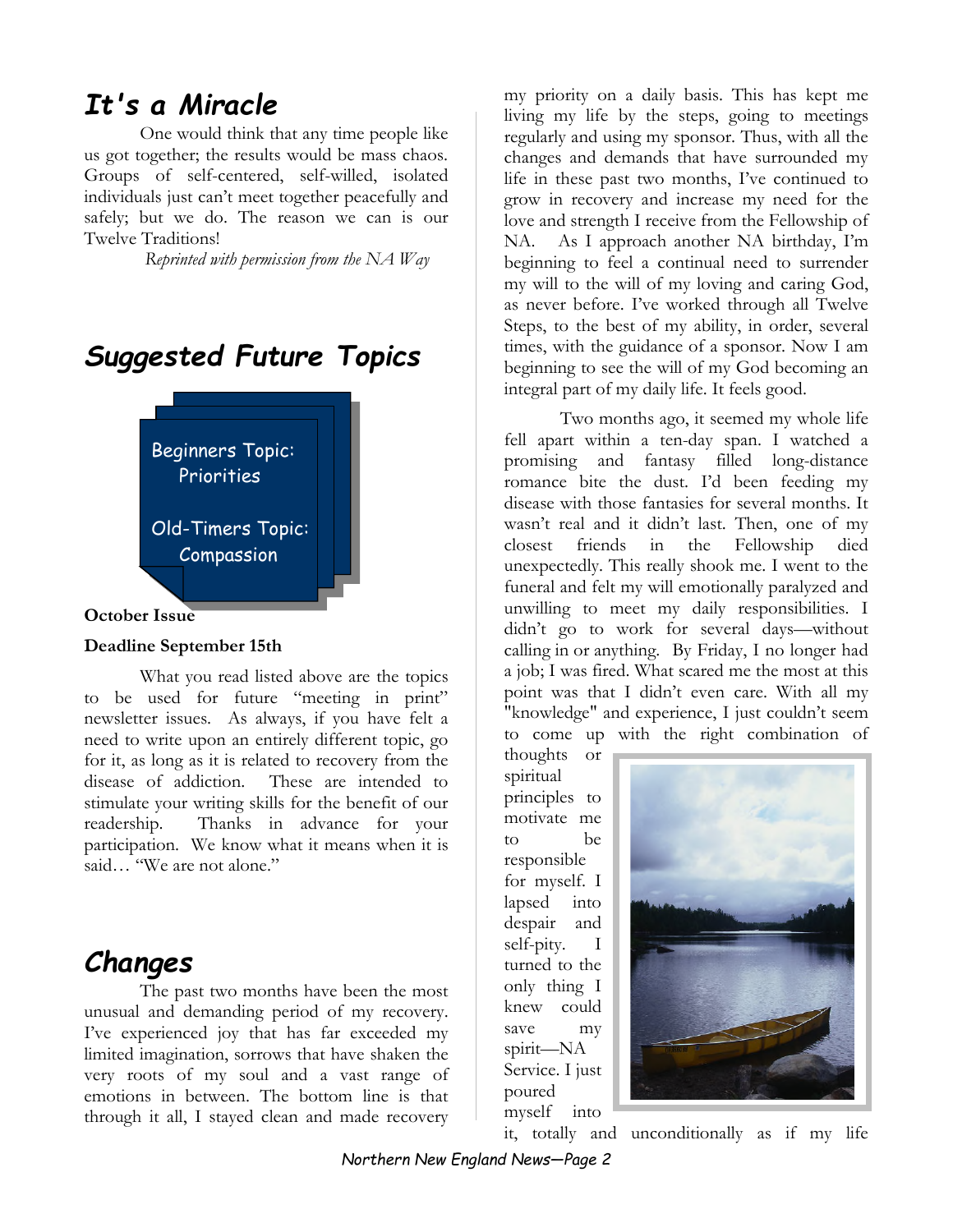depended on it (and it did). I was already serving on several committees, but I needed something more direct and immediate. I got involved at the Group level again. My home group needed a Steward (someone to make the coffee, put out the literature, clean the ashtrays and greet members), so I gladly took the job. Another group needed a secretary and no one else wanted the job, so I accepted that also. Almost immediately, I felt rejuvenated. My God placed many newcomers in my path, and it seemed that I was constantly sharing with them, and working with those I sponsor. My despair and self-pity were removed and replaced by hope and gratitude. I became keenly aware of the importance of a day clean. Soon, I was having spiritual experiences over the smallest things and I began to see the miracles all around me. The details of my day-to-day life began to get better, slowly, as I began finding the strength to do the things I didn't feel like doing... but knew I had to. The results have been very positive and fruitful.

Today, I'm working again. I was led to a job in a counseling center, dealing with addicts still in the grip of the disease. Their denial reminds me of me, and what awaits me if I pick up that "first one". I plant seeds and slip in a few blows for NA recovery there daily. I pray that some of the seeds take root and grow.

I have a beautiful relationship with a person who had been reaching out to me the whole time my head was caught in that fantasy romance. It took the ending and surrendering of that fantasy trip to see the beauty and reality of this new relationship. Most importantly, I understand the need to serve selflessly this Fellowship that has saved my life, on a daily basis. My gratitude speaks.

*Reprinted with permission from the NA Way* 

### **Letting Go of Limitations**

Early on in recovery I heard someone share "argue for your limitations and they are yours forever". I would just sit and ponder on that for the longest time. After a few years it finally sunk in. I am the one who limits

myself…it's not my family, my NA friends, my lover, nor my employer, but ME! I must put forth every effort in my recovery to work the steps, pick up a newcomer, go to meetings, call my sponsor, and read our literature. If I do these things, I am no longer limited, I am free to grow and change. In NA, anything is possible! *Member, Maine Area* 

### *New Meetings*

**MAINE AREA***—***Saturday, NORWAY, Clean & Crazy,** 9:30-11:00 PM, Candle Light Mtg., Open Discussion, Unitarian Universalist Church, 479 Main Street.

**GRANITE STATE***—***Tuesday, NASHUA, New Hampshire***,* **8:00—9:30 PM,** "Stick to the Basics", Church of the Good Shepherd 214 Main Street. Format is Open, candlelight, Basic text, speaker, discussion.

### *Closed Meetings*

**MAINE AREA***—***Tuesday, Dover-Foxcroft, Maine,** "Deep in the Woods of Maine" Closed.

### *North East Zonal Forum*

The North East Zonal Forum met July 22, 23, 24 in the New England Region. Some of the highlights are:

#### **SATURDAY**

- All 13 regions were present on Saturday for the Sharing Sessions, 11 on Sunday for the Business Session
- Many in attendance from the host region
- All regions had the opportunity to share their current concerns
- Had a Brainstorming Session and came up with the topic of Leadership Development. Everyone was allowed to share on this topic, not just delegates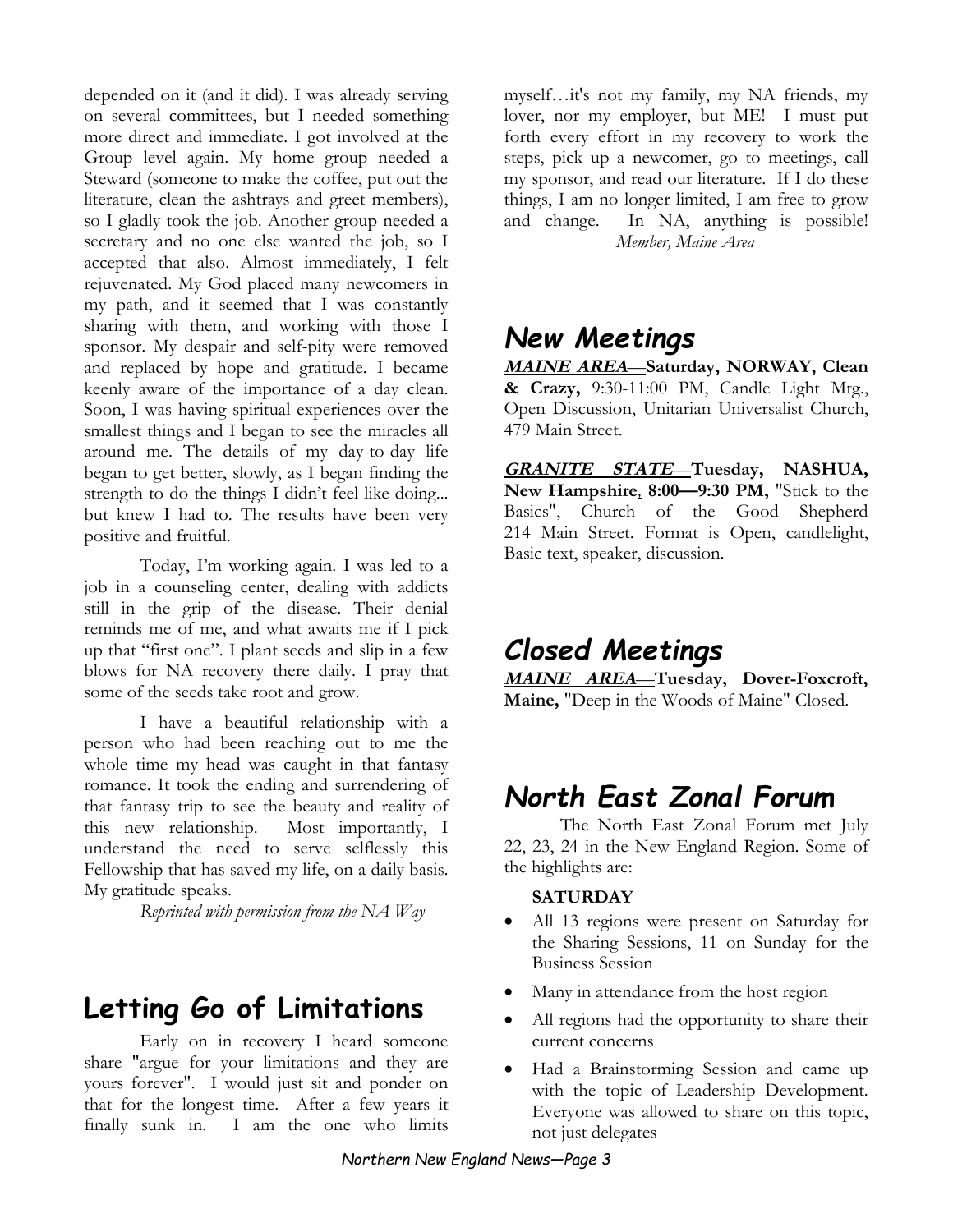#### **(Northeast Zonal Forum Continued)**

- Had an open forum session after that
- Barbeque put on by members of the Greater New York Region
- Recovery meeting at night with two speakers from the host region

#### **SUNDAY**

- Formed an ad-hoc to research the feasibility of having a zone wide workshop.
- A region brought forth a proposal to remove the secretary for not putting out the minutes in a timely fashion. Proposal tabled till next meeting
- World Board members will be invited to the next NEZF in January to discuss the Conference Agenda Report
- Elected a new Chairperson and Vice chair
- Discussed a way to communicate with each other in between meetings. Expect a proposal in January for either a NEZF website or email list

#### **Next NEZF Meetings**

New Jersey Region January 27-29, 2006 Sheraton Newark Airport Hotel 128 Frontage Road Newark, New Jersey 07114 \$85/night plus 13% tax

Northern New England Region June 23, 24, 25, 2006 Ramada Inn at Amoskeag Falls 21 Front Street Manchester, NH \$89/night plus 8% Room Tax

January 19, 20, 21 2007 Potentially in the Northern New Jersey Region

## *WSC News*

**On www.na.org we now have all IP's, booklets and group readings on the website http://www.na.org/ips/eng/index.htm**

**A Guide To Local Services was just added as well http://www.na.org/pdf/GLS\_2005.pdf**

#### **Some upcoming dates:**

- September 1-4 WCNA in Hawaii
- September 4 World Unity Day Sunday 2-4 PM Eastern Time
- October 20-22 World Board Meeting
- November 23 Conference Agenda Report available

Since January 2005 World Services has participated in the:

- Asian Pacific Forum
- Florida Symposium
- Middle East Workshop Bahrain
- Burbank, CA and Nashville, TN worldwide workshops
- India Translations workshop
- Southeast Zonal Forum
- California Inland convention workshops
- Latin American Zonal Forum

Coming 1 September 2005, the board will be releasing the next five chapters of the Public Relations Handbook for review and input. These chapters are aimed at specific service areas and include: Media, Criminal Justice, Treatment, Healthcare and Phonelines. There will be a 90 day review and input period attached to these five chapters. Please mark your calendars and inform your committees and trusted servants. We desire and encourage all of our members to participate in this process.

> If you would like to subscribe to the NNE News, it's FREE! Send your request to: nnenewsletter@yahoo.com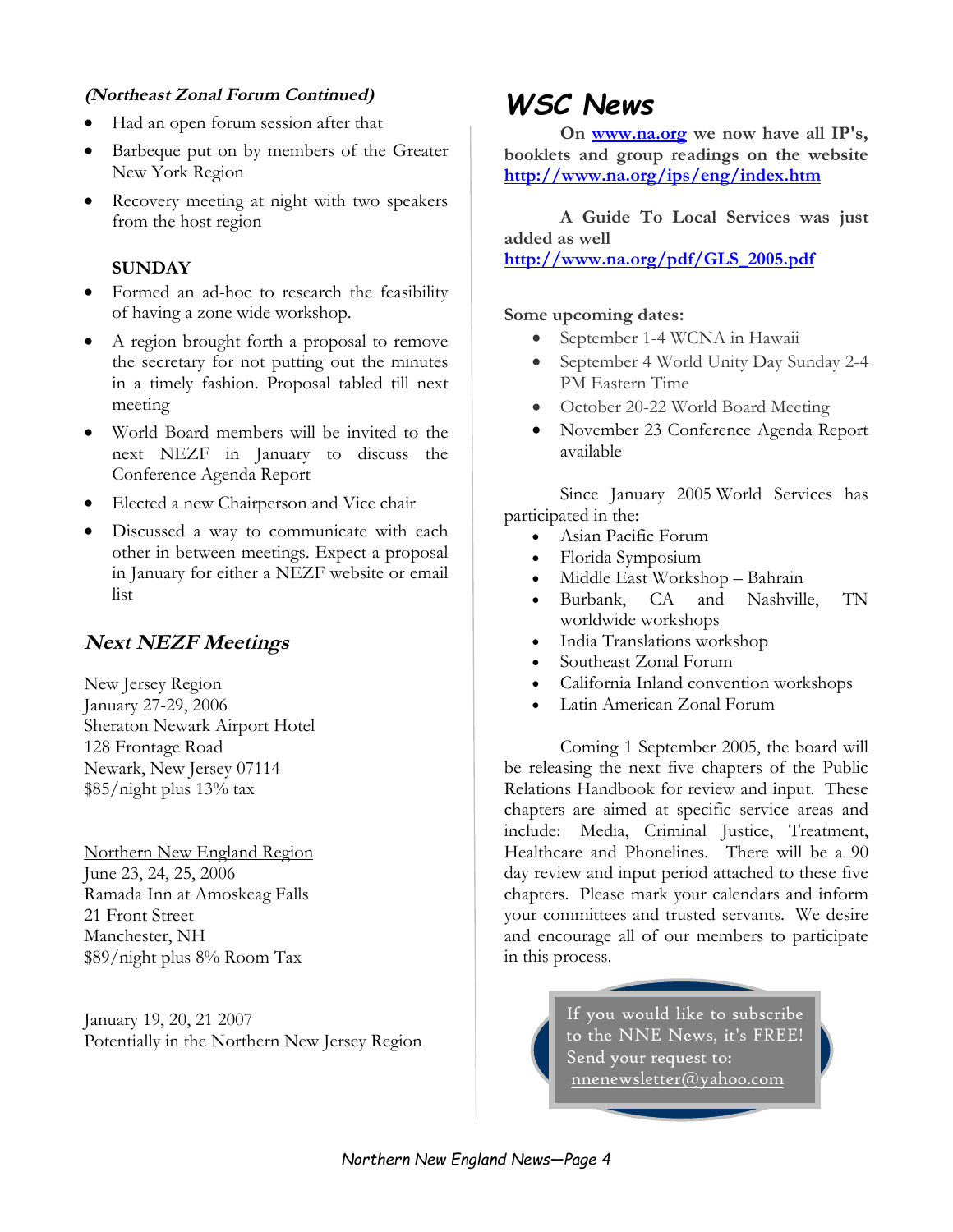*Northern New England Region* 

# *Fun Page*

### *Recovery and Relapse*



Unscramble each of the clue words.

Copy the letters in the numbered cells to other cells with the same number.

"A sponsor is not one who tells you what path to take, but who will take your hand and walk with you." Reprinted with Permission from the NA Way